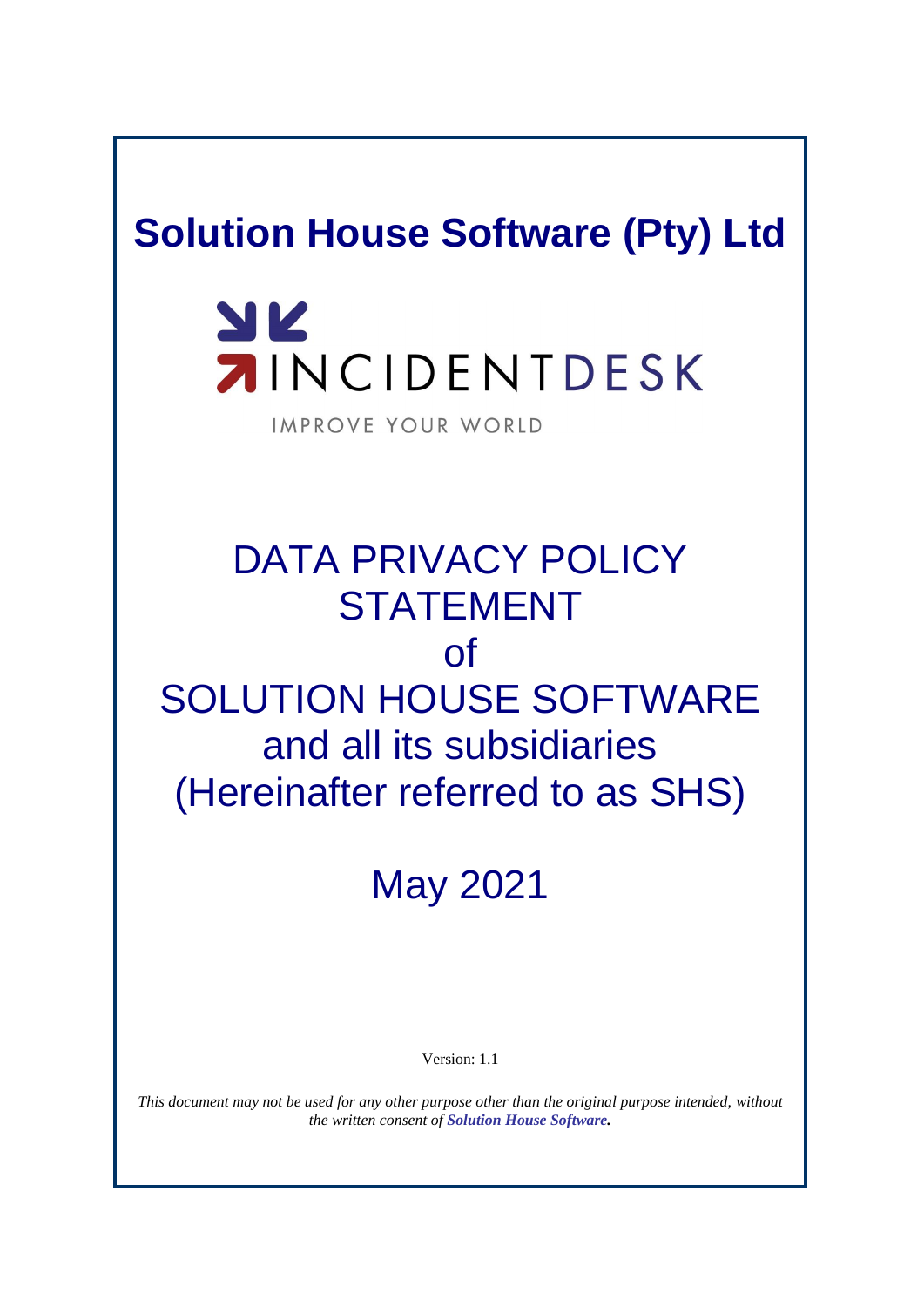

#### **1. Introduction and Purpose**

SOLUTION HOUSE SOFTWARE (SHS) takes the protection of personal data very seriously. The purpose of this policy statement is to expand upon our Information Security Policy and to describe the way in which we collect, store, use, and protect data that is associated with any Data Subject (natural/juristic person) and/or could be used to identify the Data Subject.

This statement applies to you, if you are:

- A Client or Prospective Client
- A Data Subject who has interacted with one of the SHS Products or Services

#### **2. Definitions**

Under the Act, SHS is defined as the Operator, and our client is defined as the Responsible Party:

- 2.1 Responsible Party means a public or private body or any other person which, alone or in conjunction with others determines the purpose of and means for processing personal information. Called Controllers in other jurisdictions (GDPR)
- 2.2Operator means a person who processes personal information on behalf of the responsible party. Called processors in other jurisdictions (GDPR)
- 2.3 Data Subject is any person, natural or juristic, who can be identified, directly or indirectly, via an identifier such as a name; an ID number; location data; or via factors specific to the person's physical, physiological, genetic, mental, economic, cultural or social identity.
- 2.4 Processing means any operation or activity, whether or not by automatic means, concerning personal information, including:
	- a) The collection, receipt, recording, organisation, collation, storage, updating or modification, retrieval, alteration, consultation or use of data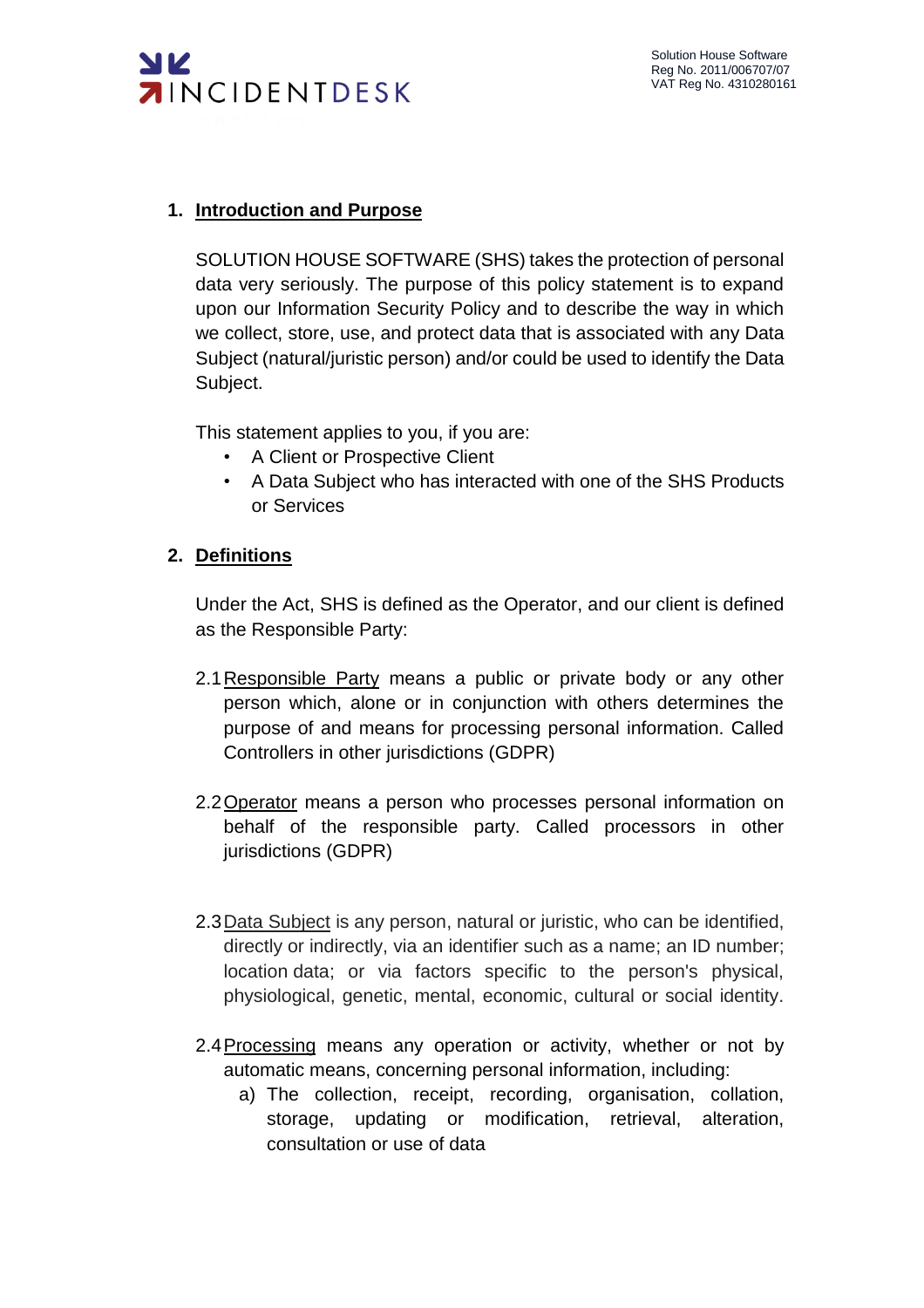- b) Dissemination by means of transmission, distribution or making available in any other form
- c) Merging, linking, restriction, degradation, erasure or destruction of information.
- 2.5Record means any recorded information
	- a) Regardless of form or medium, including any of the following:
		- i) Writing of any material
		- ii) Information produced, recorded or stored by means of any tape-recorder, computer equipment, whether hardware or software or both, or other device, and any material subsequently derived from information so produced, recorded or stored
		- iii) Label, marking or other writing that identifies or describes anything of which it form part, or to which it is attached by any means
		- iv) Book, map, plan, graph or drawing
		- v) Photograph, film, negative, tape or other device in which one or more visual images are embodied so as to be capable, with or without the aid of some other equipment, of being reproduced; in the possession or under the control of a responsible party
	- b) Whether or not it was created by a responsible party and
	- c) Regardless of when it came into existence.
- 2.6Personal Information means information relating to an identifiable, living, natural person, and where it is applicable, an identifiable, existing juristic person, including, but not limited to
	- a) Information relating to the race, gender, sex, pregnancy, marital status, national, ethnic or social origin, colour, sexual orientation, age, physical or mental health, wellbeing, disability, religion, conscience, belief, culture, language and birth of the person.
	- b) Information relating to the education or the medical, financial, criminal or employment history of the person
	- c) Any identifying number, symbol, e-mail address, physical address, telephone number, location information, online identifier or other particular assignment to the person
	- d) The biometric information of the person
	- e) The personal opinions, views or preferences of the person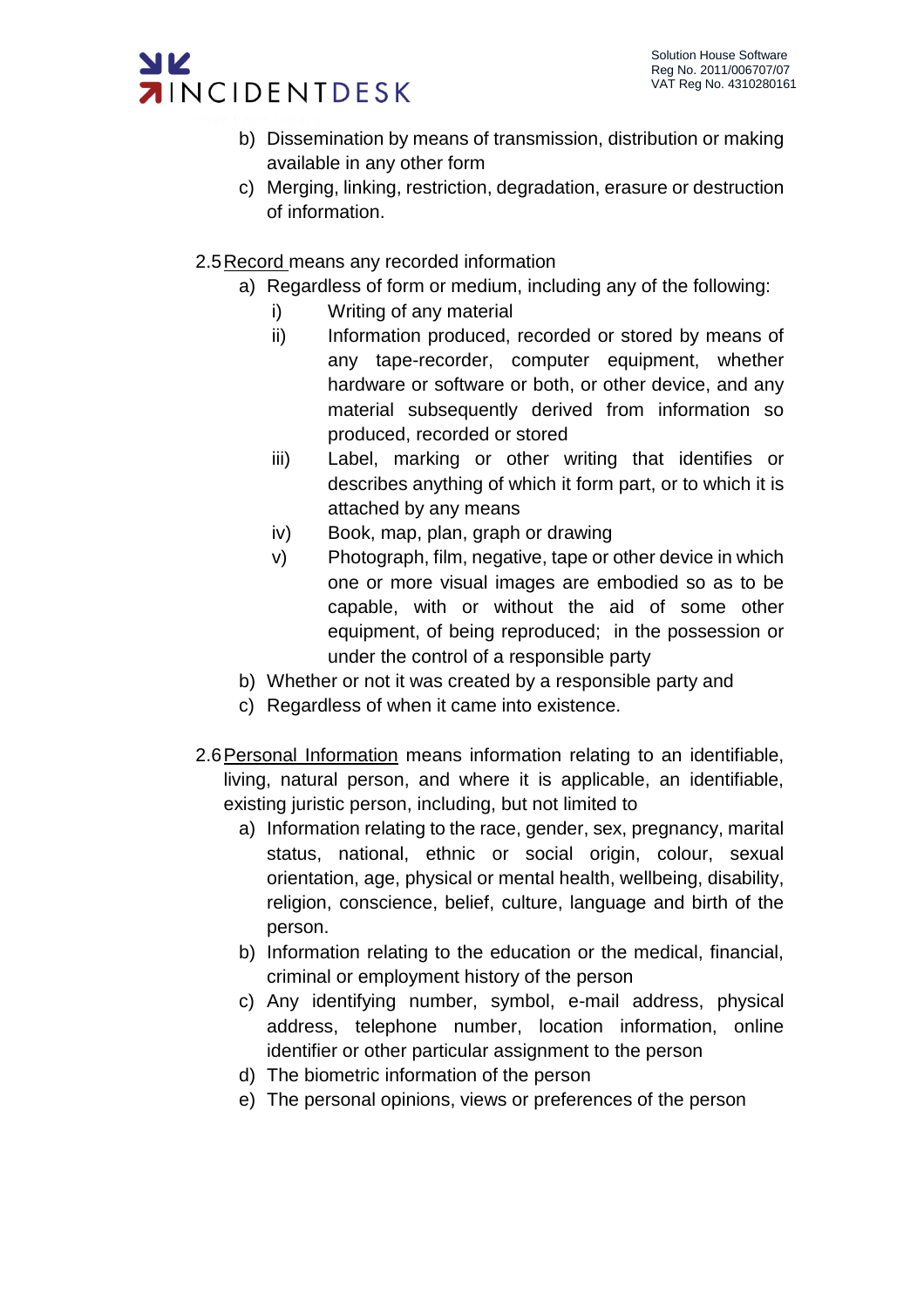

- f) Correspondence sent by the person that is implicitly or explicitly of a private or confidential nature or further correspondence that would reveal the contents of the original correspondence
- g) The views or opinions of another individual about the person
- h) The name of the person if it appears with other personal information relating to the person or if the disclosure of the name itself would reveal information about the person

## **3. Expanded Definition of Personal Information**

- 3.1 Personal Information that SHS Collects:
	- a) certain information that is collected by the Responsible Party such as but not limited to Name, surname, ID number, address and location.
	- b) photographs and facial images
	- c) certain information collected through manual entries onto SHS products or services by the Responsible Party.
- 3.2Personal Information Excludes:
	- a) Permanently de-identified information that does not relate to, or cannot be traced back to, you specifically
	- b) Non-personal statistical information collected and compiled by us

#### **4. Information Collection**

- 4.1Clients of SHS who use services and products are the responsible parties and it is their duty to ensure they have the appropriate legal grounds in place to process personal information of data subjects.
- 4.2SHS collects information from the consumer at sites managed/secured/serviced by our clients. Our client, as the defined Responsible Party, is the joint owner of the information collected via SHS services and products, and will have their own Privacy Policies in place to safeguard this information
- 4.3Consent to collect information can be express (eg. signing an agreement or accepting an information prompt on software services or products) or implied (by providing guards/employees with access to identification documents or by allowing guards/employees to take photographs).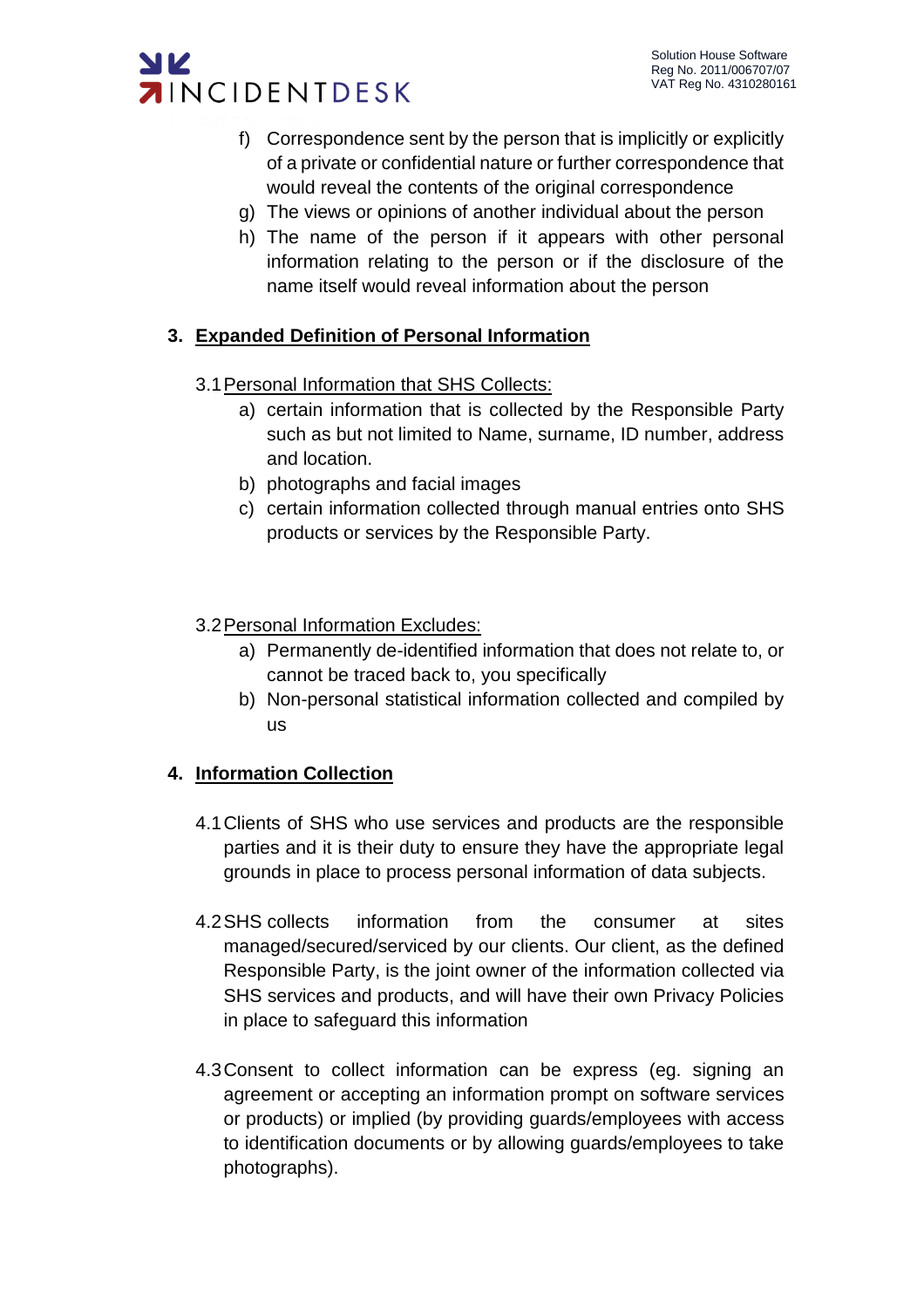

- 4.4POPI Section 11(1)(f) provides that a responsible party may process personal information if such processing is necessary for a legitimate interest pursued by the responsible party. Public safety, security and rendering municipal services fall within the parameters of constituting a legitimate interest.
- 4.5POPI Section 15(3)(d) provides that further processing of personal information can be deemed compatible if necessary to prevent or mitigate an imminent threat to public health or public safety or to the health and safety of an individual. Public safety and security fall within this provision and further processing of personal information can be deemed compatible with this provision.
- 4.6The purpose for which SHS services and products processes the information is to provide a tool to our customers to manage services, requests or incidents relating to crimes and infringements of bylaws happening within their areas and to compile a history of perpetrators to resolve such incidents and manage it pro-actively. This intended use and purpose is specific, explicitly defined and relates to the business of SHS services and products.
- 4.7When collecting and sharing personal information for the purpose of investigating and prosecuting infringements and misdemeanours, such processing of information is a reasonable and justifiable limitation of the data subject's constitutional right to privacy.

#### **5. Acceptance and Consent**

We will obtain your consent to collect personal data in accordance with POPIA, which states that information may be collected in pursuance of the Responsible Party's reasonable interests; or in accordance with Section 11(1)(f) provides that a responsible party may process personal information if such processing is necessary for a legitimate interest pursued by the responsible party. Public safety, security and rendering municipal services fall within the parameters of constituting a legitimate interest.

#### **6. Purpose, Processing and Retention**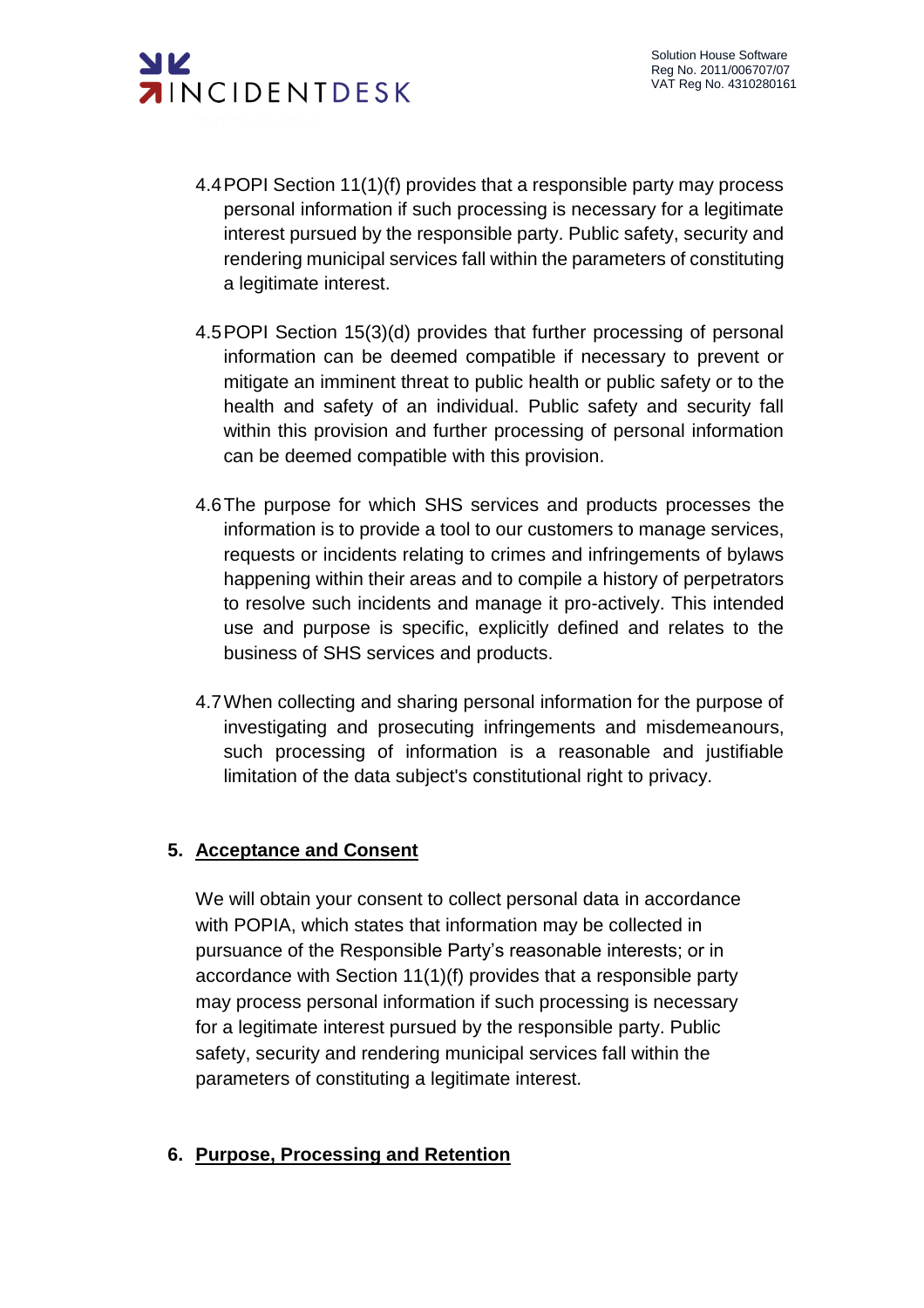

SHS products or services capture information including, but not limited to, that which is contained on a driver's license, identity document, name, surname, address and GPS location of incident or as per the purposes set out by the responsible party.

6.1Information is collected for the purpose of:

- 6.1.1 Safety and Security
- 6.1.2 Public safety and public health
- 6.1.3 Customer Service and service management
- 6.1.4 Site Management
- 6.1.5 Other client specific services or purposes constituting a legitimate interest
- 6.2Information may be subject to further processing by SHS for the following purposes: analysis; evaluation; sharing.
- 6.3SHS will retain your personal data for as long as it is necessary to fulfil the purposes explicitly set out in this policy, unless:
	- 6.3.1 retention of the record is required or authorised by law
	- 6.3.2 The data subject has consented to the retention of the record.

#### **7. Disclosure of Information**

- 7.1In compliance with POPIA and GDPR, SHS will not share consumer data with any third party external to our client contracts and agreements. This includes, but is not limited to: marketing agencies and their affiliates; other clients; employees; the general public
- 7.2However, POPIA does require that we share your data with:
	- 7.2.1 Our clients (Reseller and Site) pursuant to the SLA we have in place with them, but only in accordance with the principles of the Act and upon confirmation of their own Data Protection Policies.
	- 7.2.2 Information Regulators: we may disclose your personal data as required by law or governmental audit
	- 7.2.3 Law enforcement: We may disclose personal data if required:
		- by a subpoena or court order;
		- to comply with any law;
		- to protect the safety of any individual or the general public safety and health.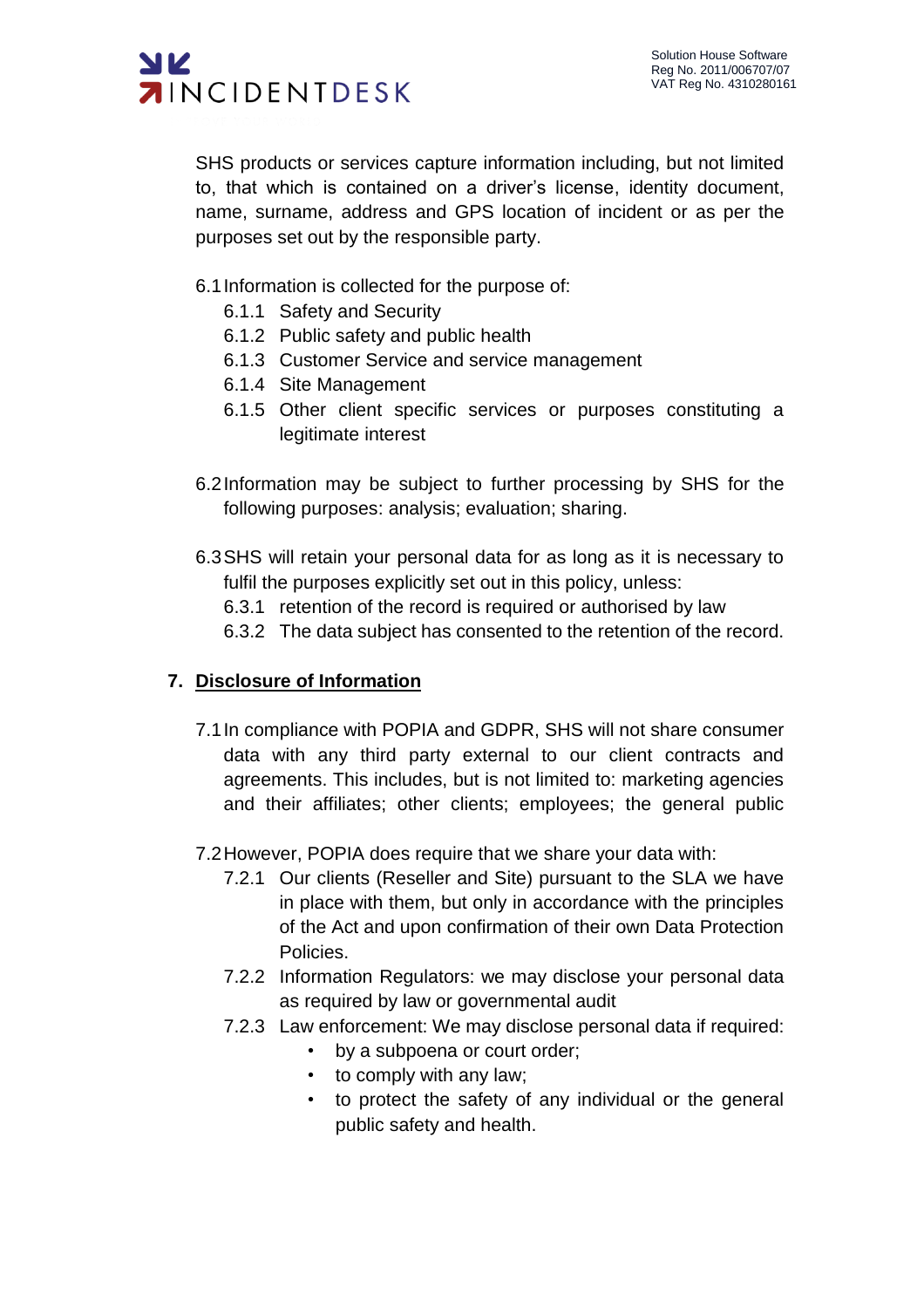

## **8. Privacy by Design**

As SHS develops new/more efficient products, servics or systems which involve the processing of personal data we take the privacy and data protection laws and principles into account in order to build them into the product proactively.

## **9. Security**

- 9.1Any information captured on Incident Desk is encrypted and immediately uploaded to secure cloud storage. The information can only be viewed or retrieved on Incident Desk thereafter by authorised personnel of the responsible party or SHS with a username and password for their purposes.
- 9.2The information that has been captured can only be accessed by:
	- 9.2.1 Authorised personnel of the responsible party for their purposes.
	- 9.2.2 Authorised personnel of SHS on request of the responsible party or by an officer of the law; or by the data subject in accordance with the Act.
- 9.3In order to ensure the safety of all the information that we gather on behalf of responsible parties:
	- 9.3.1 Passwords are required by both the responsible party, as well as by all duly authorized SHS personnel.
	- 9.3.2 Only authorized SHS personnel have access to these passwords
	- 9.3.3 Each individual staff member is carefully screened before employment

#### **10.Data Breaches**

In the event of a breach, we will take all reasonable measures to notify all responsible parties, as well as the relevant supervisory authorities and affected data subjects, as soon as we become aware of such a breach, providing information such as:

- 10.1 When the breach occurred
- 10.2 If available, how the breach occurred
- 10.3 Which information has been breached
- 10.4 Who may be affected by such breach
- 10.5 The measures we intend to take to rectify the breach